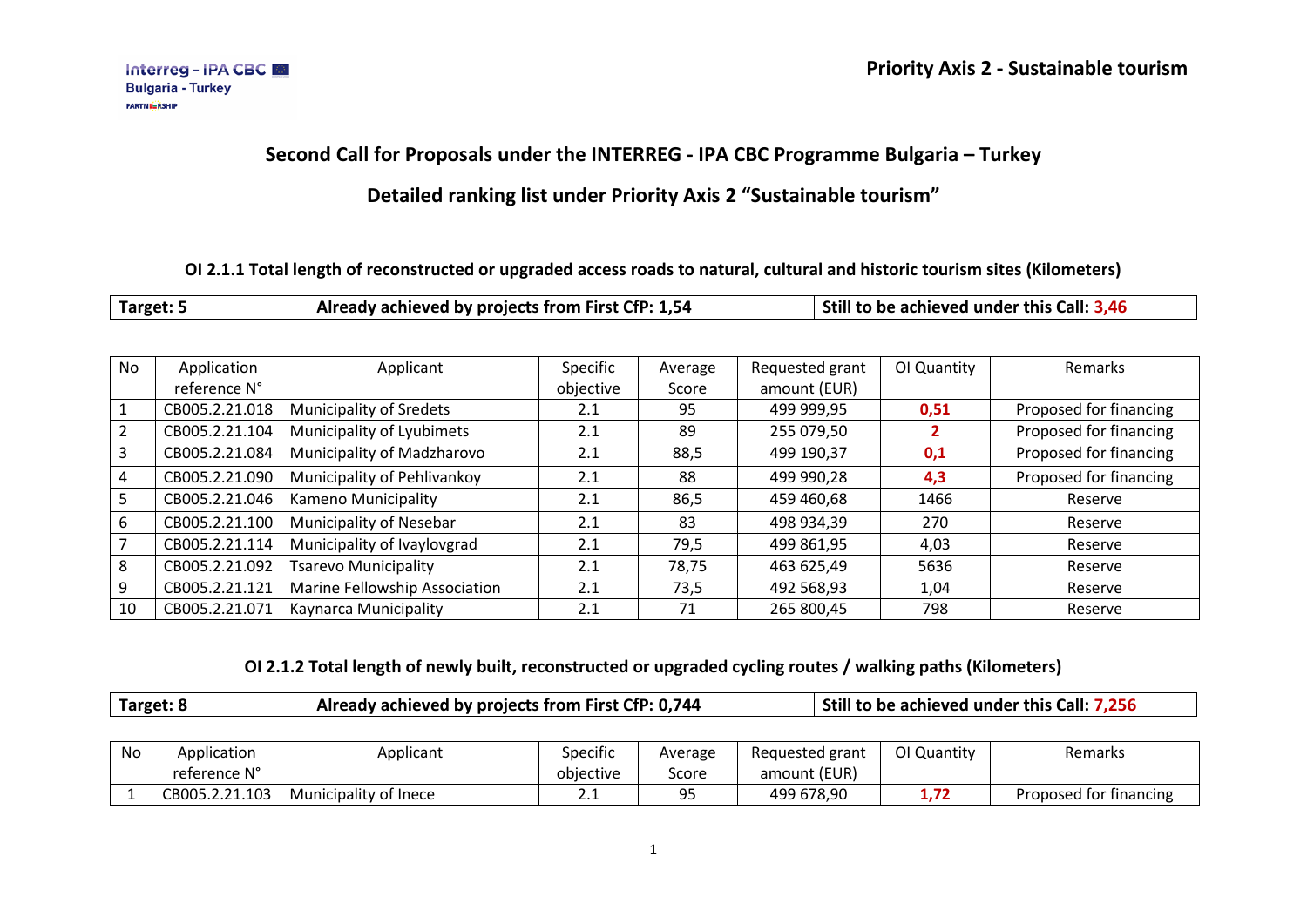#### Interreg - IPA CBC Bulgaria - Turkey PARTNE RSHIP

| $\overline{2}$ | CB005.2.21.074 | <b>Association "Centre for</b> | 2.1 | 90    | 492 644,20 | 19,38          | Proposed for financing     |
|----------------|----------------|--------------------------------|-----|-------|------------|----------------|----------------------------|
|                |                | Development of Mineralni Bani  |     |       |            |                |                            |
|                |                | Municipality"                  |     |       |            |                |                            |
| 3              | CB005.2.21.104 | Municipality of Lyubimets      | 2.1 | 89    | 255 079,50 | 110            | Reserve for OI 2.1.2,      |
|                |                |                                |     |       |            |                | proposed for financing as  |
|                |                |                                |     |       |            |                | contributing to the        |
|                |                |                                |     |       |            |                | indicator 2.1.1.           |
| 4              | CB005.2.21.090 | Municipality of Pehlivankoy    | 2.1 | 88    | 499 990,28 | $\overline{4}$ | Reserve for OI 2.1.2,      |
|                |                |                                |     |       |            |                | proposed for financing as  |
|                |                |                                |     |       |            |                | contributing to the        |
|                |                |                                |     |       |            |                | indicator 2.1.1 and 2.1.4. |
| 5              | CB005.2.21.086 | Municipality of Pomorie        | 2.1 | 86    | 499 489,66 | 1,44           | Reserve for OI 2.1.2,      |
|                |                |                                |     |       |            |                | proposed for financing as  |
|                |                |                                |     |       |            |                | contributing to the        |
|                |                |                                |     |       |            |                | indicator 2.1.4.           |
| 6              | CB005.2.21.123 | Municipality of Harmanli       | 2.1 | 86    | 499 929,46 | 0,11           | Reserve for OI 2.1.2,      |
|                |                |                                |     |       |            |                | proposed for financing as  |
|                |                |                                |     |       |            |                | contributing to the        |
|                |                |                                |     |       |            |                | indicator 2.1.4.           |
| 7              | CB005.2.21.114 | Municipality of Ivaylovgrad    | 2.1 | 79,5  | 499 861,95 | 1,075          | Reserve                    |
| 8              | CB005.2.21.092 | <b>Tsarevo Municipality</b>    | 2.1 | 78,75 | 463 625,49 | 396            | Reserve                    |
| 9              | CB005.2.21.081 | Association "Together for      | 2.1 | 75    | 413 134,73 | 0,58           | Reserve                    |
|                |                | Svilengrad"                    |     |       |            |                |                            |
| 10             | CB005.2.21.080 | Kırklareli Special Provincial  | 2.1 | 74,75 | 401 404,08 | 1584           | Reserve                    |
|                |                | Administration                 |     |       |            |                |                            |
| 11             | CB005.2.21.052 | Uzunkopru Municipality         | 2.1 | 74,5  | 497 497,98 | 0,8            | Reserve for OI 2.1.2,      |
|                |                |                                |     |       |            |                | proposed for financing as  |
|                |                |                                |     |       |            |                | contributing to the        |
|                |                |                                |     |       |            |                | indicator 2.1.4.           |
| 12             | CB005.2.21.121 | Marine Fellowship Association  | 2.1 | 73,5  | 492 568,93 | 1,04           | Reserve                    |
| 13             | CB005.2.21.066 | Municipality of Stambolovo     | 2.1 | 58,5  | 494 103,29 | 2077,13        | Rejected                   |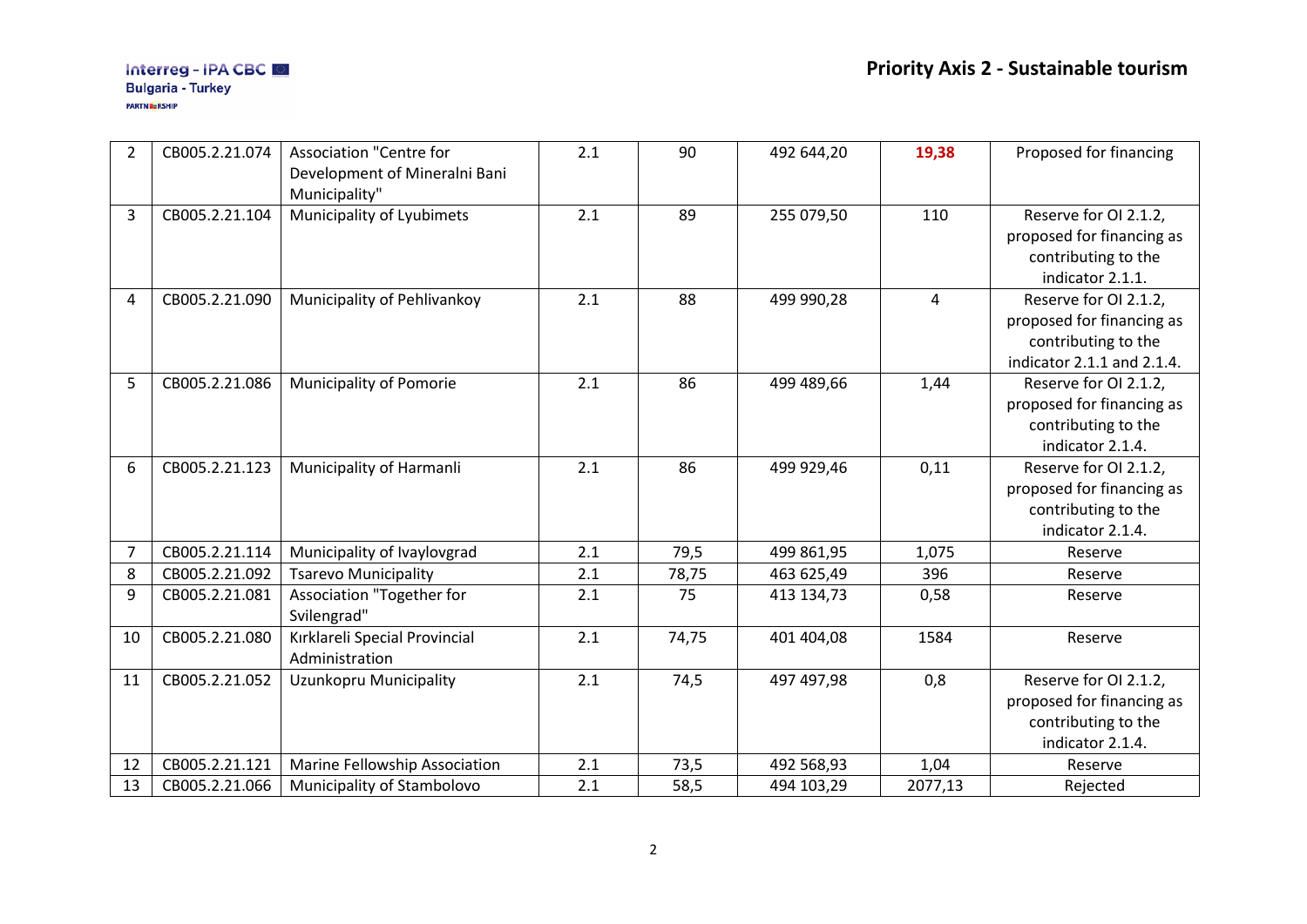| 14 | 101<br>CROO5 2 21<br>. | <b>Yambol Chamber of Commerce</b>       | . . | J U | 348 302,95 | -<br>. | Rejected |
|----|------------------------|-----------------------------------------|-----|-----|------------|--------|----------|
|    |                        | <b>NCCL</b><br>and<br>. Industry<br>ושט |     |     |            |        |          |

# **OI 2.1.3 Number of newly built / reconstructed facilities in / leading to touristic sites**

| Target: 10 | Already achieved by projects from First CfP: 7 | Still to be achieved under this Call: 3 |
|------------|------------------------------------------------|-----------------------------------------|
|------------|------------------------------------------------|-----------------------------------------|

| <b>No</b> | Application    | Applicant                          | Specific  | Average | Requested grant | OI Quantity    | Remarks                    |
|-----------|----------------|------------------------------------|-----------|---------|-----------------|----------------|----------------------------|
|           | reference N°   |                                    | objective | Score   | amount (EUR)    |                |                            |
| 1         | CB005.2.21.059 | Kirklareli District Directorate of | 2.1       | 96      | 499 950,42      | 1              | Proposed for financing     |
|           |                | <b>Culture and Tourism</b>         |           |         |                 |                |                            |
| 2         | CB005.2.21.103 | Municipality of Inece              | 2.1       | 95      | 499 678,90      | $\overline{2}$ | Proposed for financing     |
| 3         | CB005.2.21.018 | <b>Municipality of Sredets</b>     | 2.1       | 95      | 499 999,95      | 1              | Reserve for OI 2.1.3,      |
|           |                |                                    |           |         |                 |                | proposed for financing as  |
|           |                |                                    |           |         |                 |                | contributing to the        |
|           |                |                                    |           |         |                 |                | indicator 2.1.1 and 2.1.4. |
| 4         | CB005.2.21.063 | Keshan Chamber of Commerce         | 2.1       | 89      | 499 979,11      | 4              | Reserve                    |
|           |                | and Industry                       |           |         |                 |                |                            |
| 5         | CB005.2.21.084 | Municipality of Madzharovo         | 2.1       | 88,5    | 499 190,37      | $\overline{2}$ | Reserve for OI 2.1.3,      |
|           |                |                                    |           |         |                 |                | proposed for financing as  |
|           |                |                                    |           |         |                 |                | contributing to the        |
|           |                |                                    |           |         |                 |                | indicator 2.1.1.           |
| 6         | CB005.2.21.006 | Mineralni Bani Municipality        | 2.1       | 87,5    | 430 874,81      | $\overline{2}$ | Reserve                    |
| 7         | CB005.2.21.086 | Municipality of Pomorie            | 2.1       | 86      | 499 489,66      | 4              | Reserve for OI 2.1.3,      |
|           |                |                                    |           |         |                 |                | proposed for financing as  |
|           |                |                                    |           |         |                 |                | contributing to the        |
|           |                |                                    |           |         |                 |                | indicator 2.1.4.           |
| 8         | CB005.2.21.100 | Municipality of Nesebar            | 2.1       | 83      | 498 934,39      | 5              | Reserve                    |
| 9         | CB005.2.21.114 | Municipality of Ivaylovgrad        | 2.1       | 79,5    | 499 861,95      | $\overline{2}$ | Reserve                    |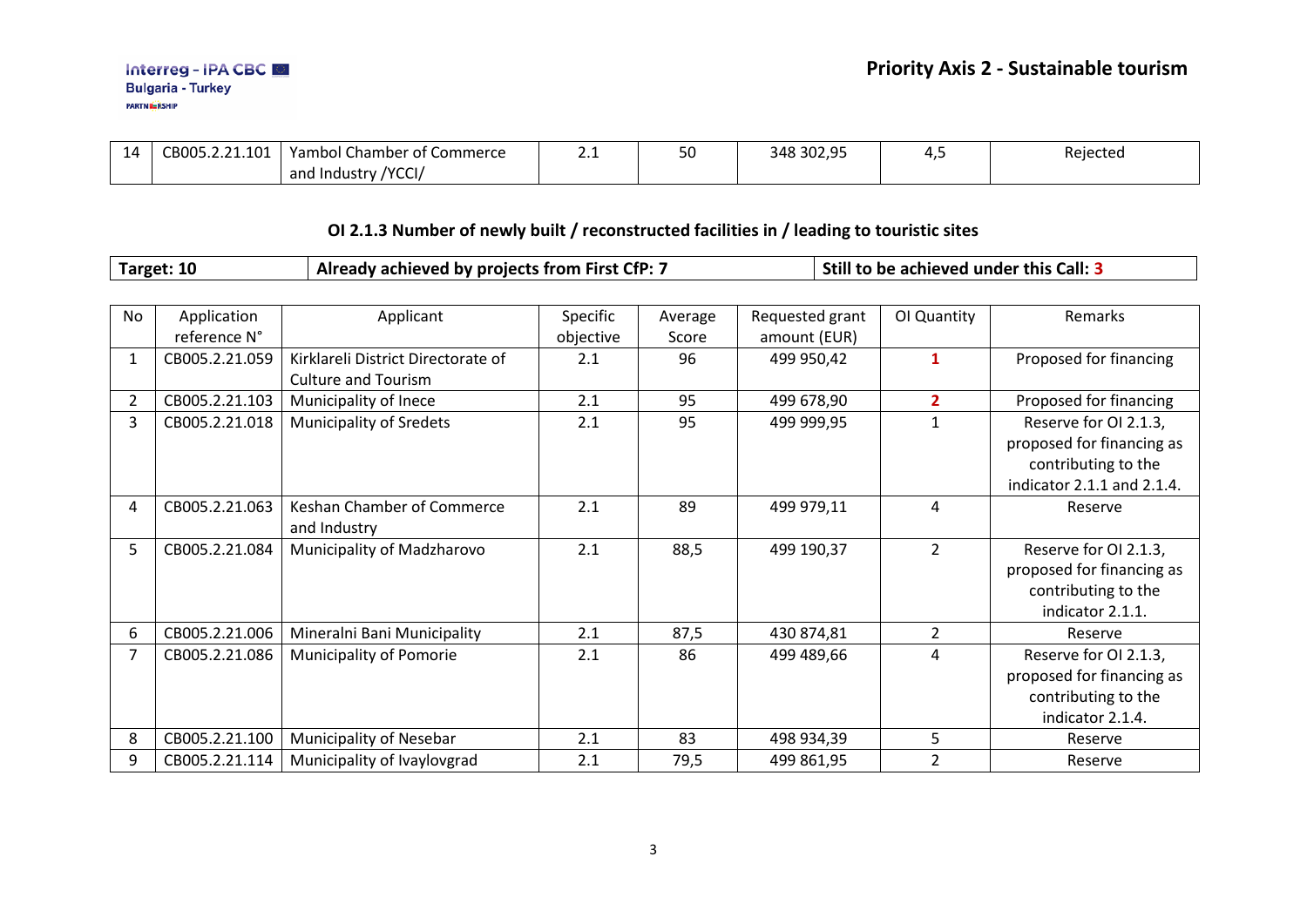| 10 | CB005.2.21.081 | Association "Together for         | 2.1 | 75   | 413 134,73 | 6 | Reserve                   |
|----|----------------|-----------------------------------|-----|------|------------|---|---------------------------|
|    |                | Svilengrad"                       |     |      |            |   |                           |
| 11 | CB005.2.21.052 | Uzunkopru Municipality            | 2.1 | 74,5 | 497 497,98 |   | Reserve for OI 2.1.3,     |
|    |                |                                   |     |      |            |   | proposed for financing as |
|    |                |                                   |     |      |            |   | contributing to the       |
|    |                |                                   |     |      |            |   | indicator 2.1.4.          |
| 12 | CB005.2.21.121 | Marine Fellowship Association     | 2.1 | 73,5 | 492 568,93 |   | Reserve                   |
| 13 | CB005.2.21.107 | Municipaity of Merich             | 2.1 | 67,5 | 499 914,13 |   | Reserve                   |
| 14 | CB005.2.21.066 | Municipality of Stambolovo        | 2.1 | 58,5 | 494 103,29 | 9 | Rejected                  |
| 15 | CB005.2.21.101 | <b>Yambol Chamber of Commerce</b> | 2.1 | 50   | 348 302,95 |   | Rejected                  |
|    |                | and Industry / YCCI/              |     |      |            |   |                           |
| 16 | CB005.2.21.089 | Community Center "Zarya- 1858"    | 2.1 | 29   | 368 545,41 |   | Rejected                  |

### **OI 2.1.4 Number of reconstructed / restored cultural and historical touristic sites**

| Target: 15 | Already achieved by projects from First CfP: 2 | Still to be achieved under this Call: 13 |
|------------|------------------------------------------------|------------------------------------------|

| <b>No</b> | Application    | Applicant                          | Specific  | Average | Requested grant | OI Quantity | <b>Remarks</b>         |
|-----------|----------------|------------------------------------|-----------|---------|-----------------|-------------|------------------------|
|           | reference N°   |                                    | objective | Score   | amount (EUR)    |             |                        |
|           | CB005.2.21.059 | Kirklareli District Directorate of | 2.1       | 96      | 499 950,42      |             | Proposed for financing |
|           |                | <b>Culture and Tourism</b>         |           |         |                 |             |                        |
|           | CB005.2.21.018 | <b>Municipality of Sredets</b>     | 2.1       | 95      | 499 999,95      |             | Proposed for financing |
|           | CB005.2.21.083 | Municipality of Topolovgrad        | 2.1       | 92,5    | 499 263,85      |             | Proposed for financing |
| 4         | CB005.2.21.090 | Municipality of Pehlivankoy        | 2.1       | 88      | 499 990,28      |             | Proposed for financing |
| 5         | CB005.2.21.086 | Municipality of Pomorie            | 2.1       | 86      | 499 489,66      |             | Proposed for financing |
| 6         | CB005.2.21.123 | Municipality of Harmanli           | 2.1       | 86      | 499 929,46      | 4           | Proposed for financing |
|           | CB005.2.21.001 | Primorsko Municipality             | 2.1       | 77,5    | 497 045,39      |             | Proposed for financing |
| 8         | CB005.2.21.052 | Uzunkopru Municipality             | 2.1       | 74,5    | 497 497,98      |             | Proposed for financing |
| 9         | CB005.2.21.071 | Kaynarca Municipality              | 2.1       | 71      | 265 800,45      |             | Reserve                |
| 10        | CB005.2.21.107 | Municipaity of Merich              | 2.1       | 67,5    | 499 914,13      |             | Reserve                |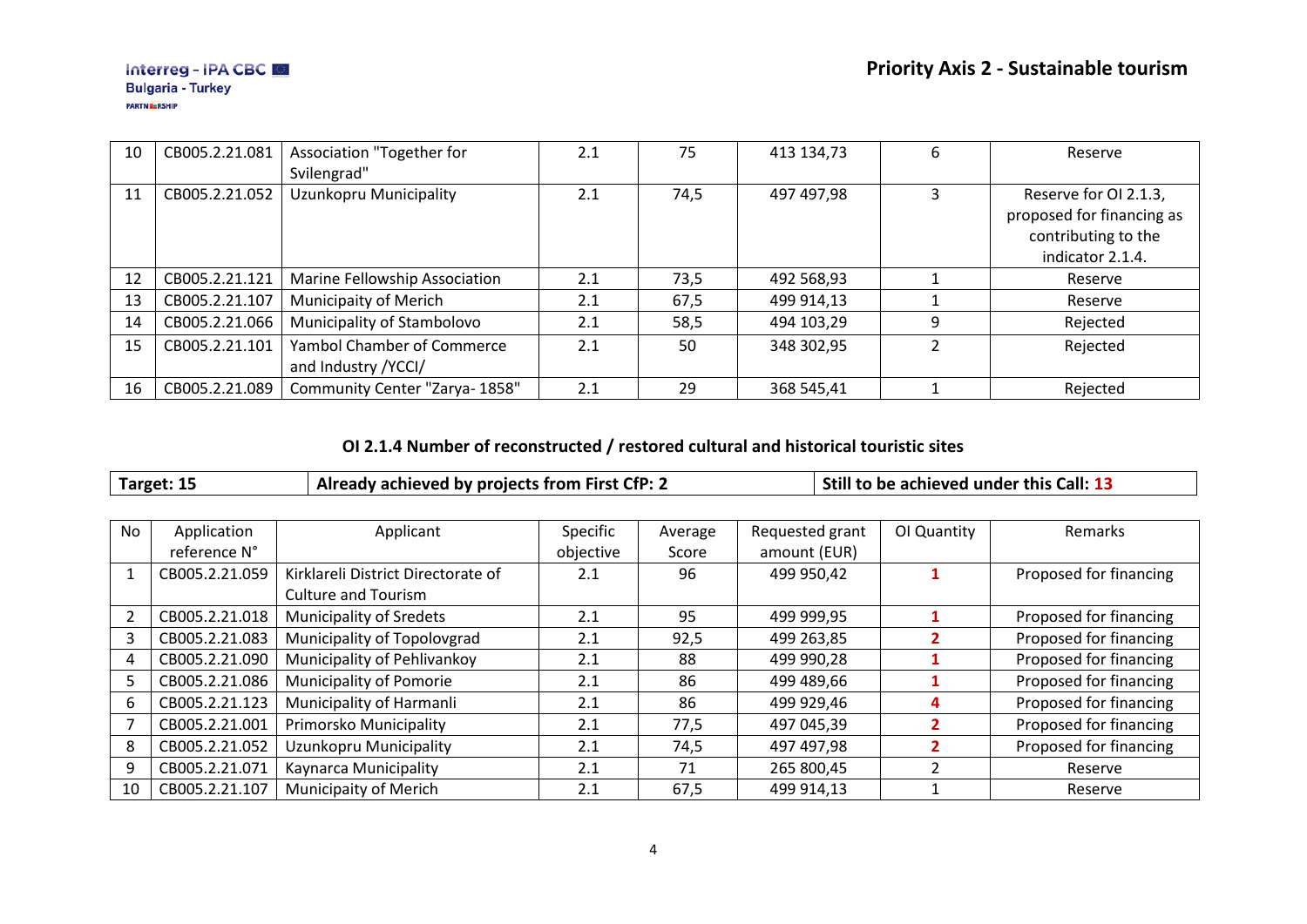#### **OI 2.2.1 Number of sustainable tourism strategies/action plans of common tourist destinations**

| Already achieved by projects from First CfP: 5<br>Target: 3 |                             |                                                               |                       |                  |                                 | Still to be achieved under this Call: 0 |          |
|-------------------------------------------------------------|-----------------------------|---------------------------------------------------------------|-----------------------|------------------|---------------------------------|-----------------------------------------|----------|
| <b>No</b>                                                   | Application<br>reference N° | Applicant                                                     | Specific<br>objective | Average<br>Score | Requested grant<br>amount (EUR) | OI Quantity                             | Remarks  |
|                                                             | CB005.2.22.058              | "Kladara" Foundation                                          | 2.2                   | 87,5             | 99 249,39                       |                                         | Reserve  |
| $\mathcal{P}$                                               | CB005.2.22.010              | Burgas Chamber of Commerce and<br>Industry                    | 2.2                   | 77,5             | 100 328,49                      |                                         | Reserve  |
| 3                                                           | CB005.2.22.098              | Association "Promotion of<br>Employment"                      | 2.2                   | 73,5             | 119 858,52                      | 4                                       | Reserve  |
| 4                                                           | CB005.2.22.057              | The Association for Promoting<br>Edirne and Tourism of Edirne | 2.2                   | 64,5             | 119 938,48                      | 8                                       | Rejected |
| 5                                                           | CB005.2.22.028              | Sunflower Youth and Education<br>Association                  | 2.2                   | 58,5             | 119 931,33                      | 5                                       | Rejected |

### **OI 2.2.2 Number of marketing and promotional initiatives/events, addressing cross-border tourism products & services**

| Target: 13<br>Already achieved by projects from First CfP: 19 | $\vert$ Still to be achieved under this Call: 0 |
|---------------------------------------------------------------|-------------------------------------------------|
|---------------------------------------------------------------|-------------------------------------------------|

| No | Application    | Applicant                                                          | Specific  | Average | Requested grant | OI Quantity | Remarks                                                                                       |
|----|----------------|--------------------------------------------------------------------|-----------|---------|-----------------|-------------|-----------------------------------------------------------------------------------------------|
|    | reference N°   |                                                                    | objective | Score   | amount (EUR)    |             |                                                                                               |
|    | CB005.2.22.093 | Association for Regional Social and<br><b>Economic Development</b> | 2.2       | 91,5    | 112 560,00      |             | Reserve for OI 2.2.2,<br>proposed for financing as<br>contributing to the<br>indicator 2.2.5. |
|    | CB005.2.22.044 | Edirne Young Businessmen<br>Association                            | 2.2       | 88,5    | 119 787,96      |             | Reserve                                                                                       |
|    | CB005.2.22.058 | "Kladara" Foundation                                               | 2.2       | 87,5    | 99 249,39       | 4           | Reserve                                                                                       |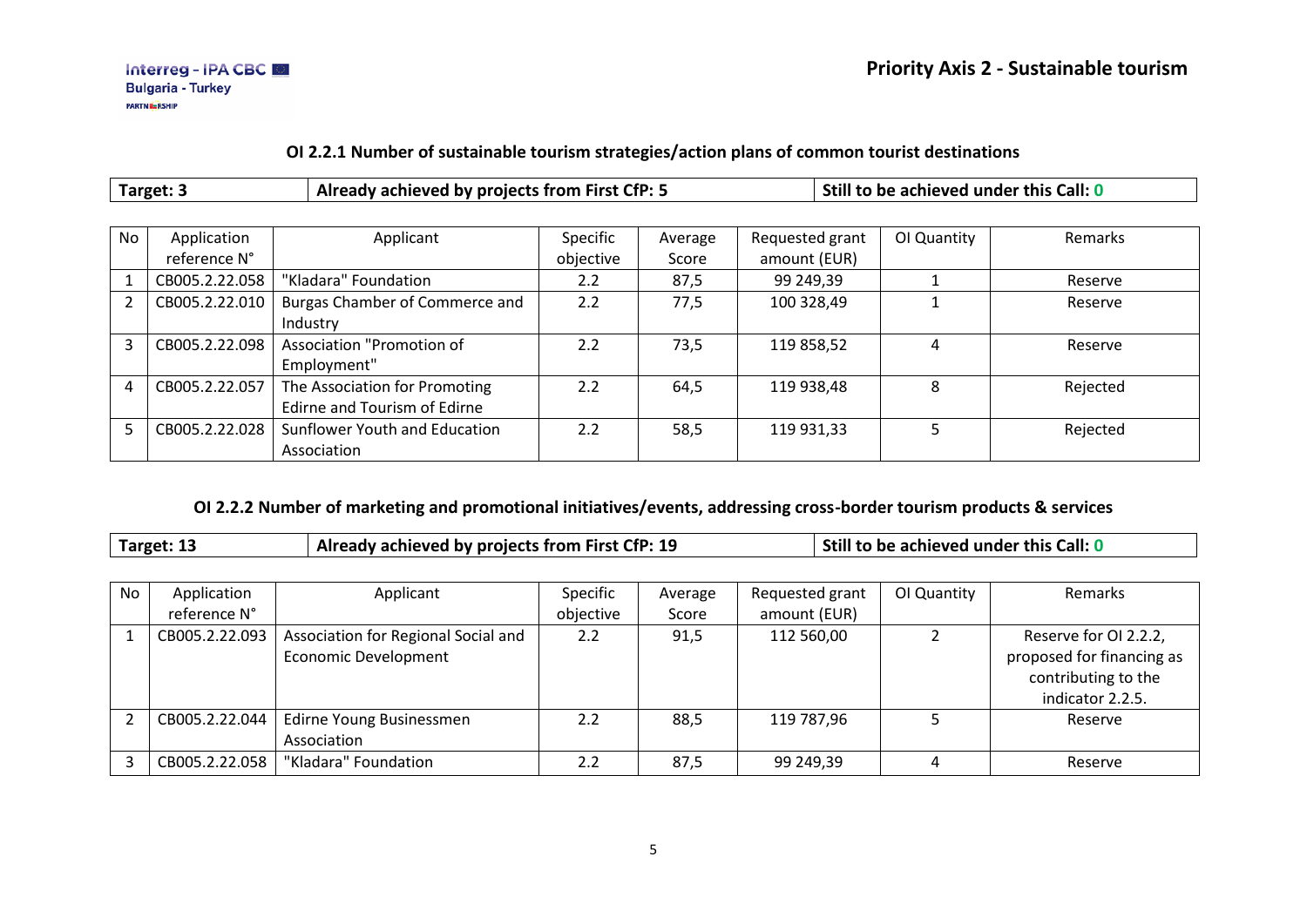| CB005.2.22.098 | Association "Promotion of                      | 2.2 | 73,5 | 119 858,52 |    | Reserve  |
|----------------|------------------------------------------------|-----|------|------------|----|----------|
|                | Employment"                                    |     |      |            |    |          |
| CB005.2.22.057 | The Association for Promoting                  | 2.2 | 64,5 | 119 938.48 |    | Rejected |
|                | Edirne and Tourism of Edirne                   |     |      |            |    |          |
|                | CB005.2.22.028   Sunflower Youth and Education |     | 58,5 | 119 931,33 | 16 | Rejected |
|                | Association                                    |     |      |            |    |          |
|                | CB005.2.22.025   NGO "Faith, Hope, Love"       |     | 27   | 118 662,56 |    | Rejected |

### **OI 2.2.3 Number of tools developed and/or implemented for promotion of sustainable touristic potential**

|                | Target: 3      | Already achieved by projects from First CfP: 17 |           |         |                 | Still to be achieved under this Call: 0 |                |
|----------------|----------------|-------------------------------------------------|-----------|---------|-----------------|-----------------------------------------|----------------|
|                |                |                                                 |           |         |                 |                                         |                |
| <b>No</b>      | Application    | Applicant                                       | Specific  | Average | Requested grant | OI Quantity                             | <b>Remarks</b> |
|                | reference N°   |                                                 | objective | Score   | amount (EUR)    |                                         |                |
| $\mathbf{1}$   | CB005.2.22.044 | Edirne Young Businessmen                        | 2.2       | 88,5    | 119 787,96      |                                         | Reserve        |
|                |                | Association                                     |           |         |                 |                                         |                |
| $\overline{2}$ | CB005.2.22.058 | "Kladara" Foundation                            | 2.2       | 87,5    | 99 249,39       | $\overline{2}$                          | Reserve        |
| 3              | CB005.2.22.010 | Burgas Chamber of Commerce and                  | 2.2       | 77,5    | 100 328,49      |                                         | Reserve        |
|                |                | Industry                                        |           |         |                 |                                         |                |
| 4              | CB005.2.22.098 | Association "Promotion of                       | 2.2       | 73,5    | 119 858,52      | 598                                     | Reserve        |
|                |                | Employment"                                     |           |         |                 |                                         |                |
| 5              | CB005.2.22.028 | Sunflower Youth and Education                   | 2.2       | 58,5    | 119 931,33      | 598                                     | Rejected       |
|                |                | Association                                     |           |         |                 |                                         |                |
| 6              | CB005.2.22.095 | Initiatives for Local and Regional              | 2.2       | 51,5    | 107 110,42      | 20                                      | Rejected       |
|                |                | Development                                     |           |         |                 |                                         |                |
|                | CB005.2.22.025 | NGO "Faith, Hope, Love"                         | 2.2       | 27      | 118 662,56      | 596                                     | Rejected       |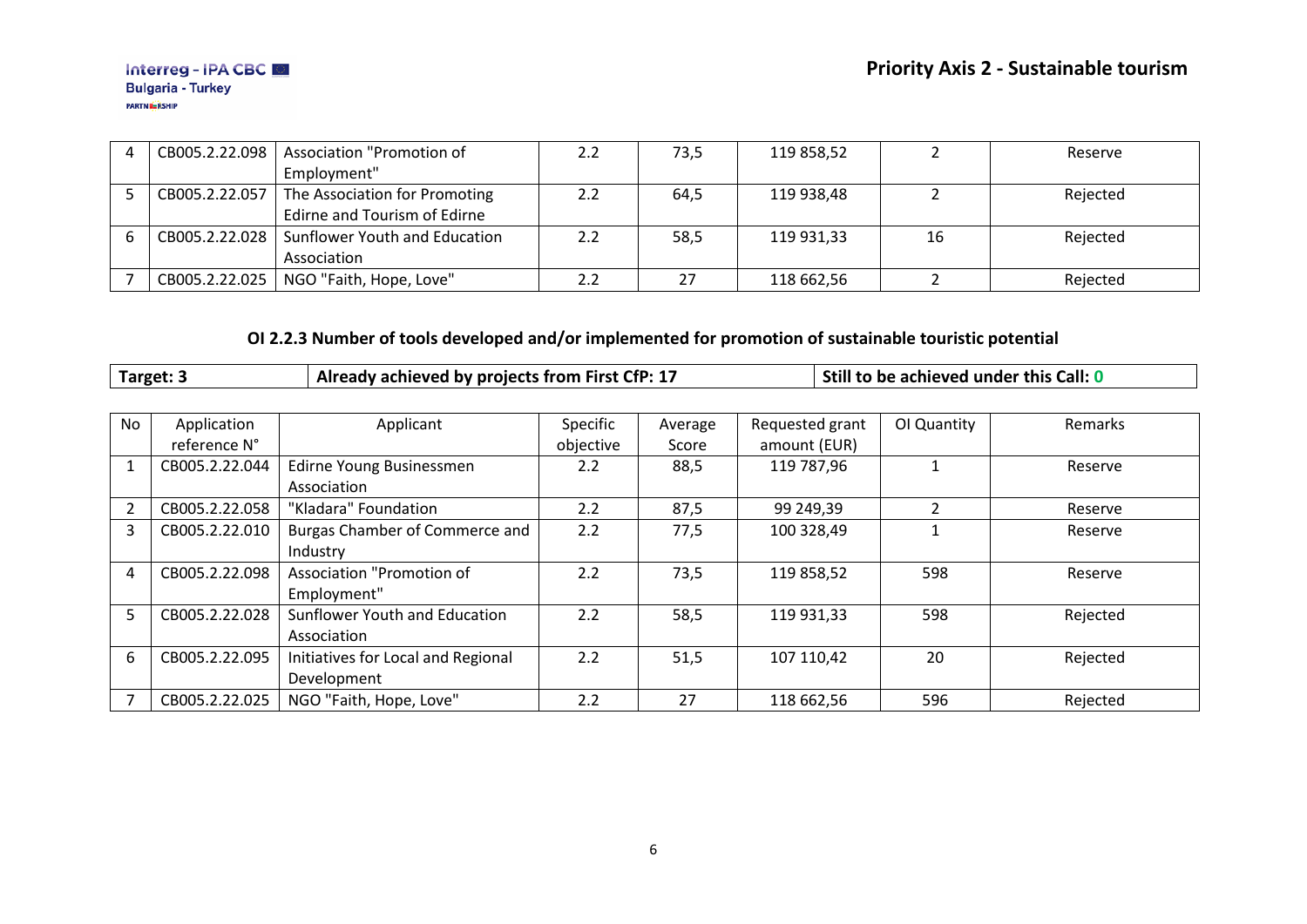#### **OI 2.2.4 Number of trainings and consultancy services in sustainable use of natural, historical and cultural heritage and resources**

| <b>Carget:</b> | , achieved by proiects from First CfP: $\bar{ }$<br>adv : | achieved under this Call: L<br>, ne : |
|----------------|-----------------------------------------------------------|---------------------------------------|
|----------------|-----------------------------------------------------------|---------------------------------------|

| No | Application<br>reference N° | Applicant                                                          | Specific<br>objective | Average<br>Score | Requested grant<br>amount (EUR) | OI Quantity | <b>Remarks</b>                                                                               |
|----|-----------------------------|--------------------------------------------------------------------|-----------------------|------------------|---------------------------------|-------------|----------------------------------------------------------------------------------------------|
|    | CB005.2.22.093              | Association for Regional Social and<br><b>Economic Development</b> | 2.2                   | 91,5             | 112 560,00                      |             | Reserve for OI 2.2.4,<br>proposed for financing as<br>contributing to the<br>indicator 2.2.5 |
|    | CB005.2.22.010              | Burgas Chamber of Commerce and<br>Industry                         | 2.2                   | 77,5             | 100 328,49                      |             | Reserve                                                                                      |
| 3  | CB005.2.22.098              | Association "Promotion of<br>Employment"                           | 2.2                   | 73,5             | 119 858,52                      |             | Reserve                                                                                      |
| 4  | CB005.2.22.057              | The Association for Promoting<br>Edirne and Tourism of Edirne      | 2.2                   | 64,5             | 119 938,48                      |             | Rejected                                                                                     |
|    | CB005.2.22.028              | Sunflower Youth and Education<br>Association                       | 2.2                   | 58,5             | 119 931,33                      | 5           | Rejected                                                                                     |

### **OI 2.2.5 Number of people involved in training and capacity building activities in the field of sustainable tourism**

|    | Target: 200    | Already achieved by projects from First CfP: 180 |           |         | Still to be achieved under this Call: 20 |             |                        |
|----|----------------|--------------------------------------------------|-----------|---------|------------------------------------------|-------------|------------------------|
|    |                |                                                  |           |         |                                          |             |                        |
| No | Application    | Applicant                                        | Specific  | Average | Requested grant                          | OI Quantity | Remarks                |
|    | reference N°   |                                                  | objective | Score   | amount (EUR)                             |             |                        |
|    | CB005.2.22.093 | Association for Regional Social and              | 2.2       | 91,5    | 112 560,00                               | 30          | Proposed for financing |
|    |                | <b>Economic Development</b>                      |           |         |                                          |             |                        |
|    | CB005.2.22.044 | Edirne Young Businessmen                         | 2.2       | 88,5    | 119 787,96                               | 20          | Reserve                |
|    |                | Association                                      |           |         |                                          |             |                        |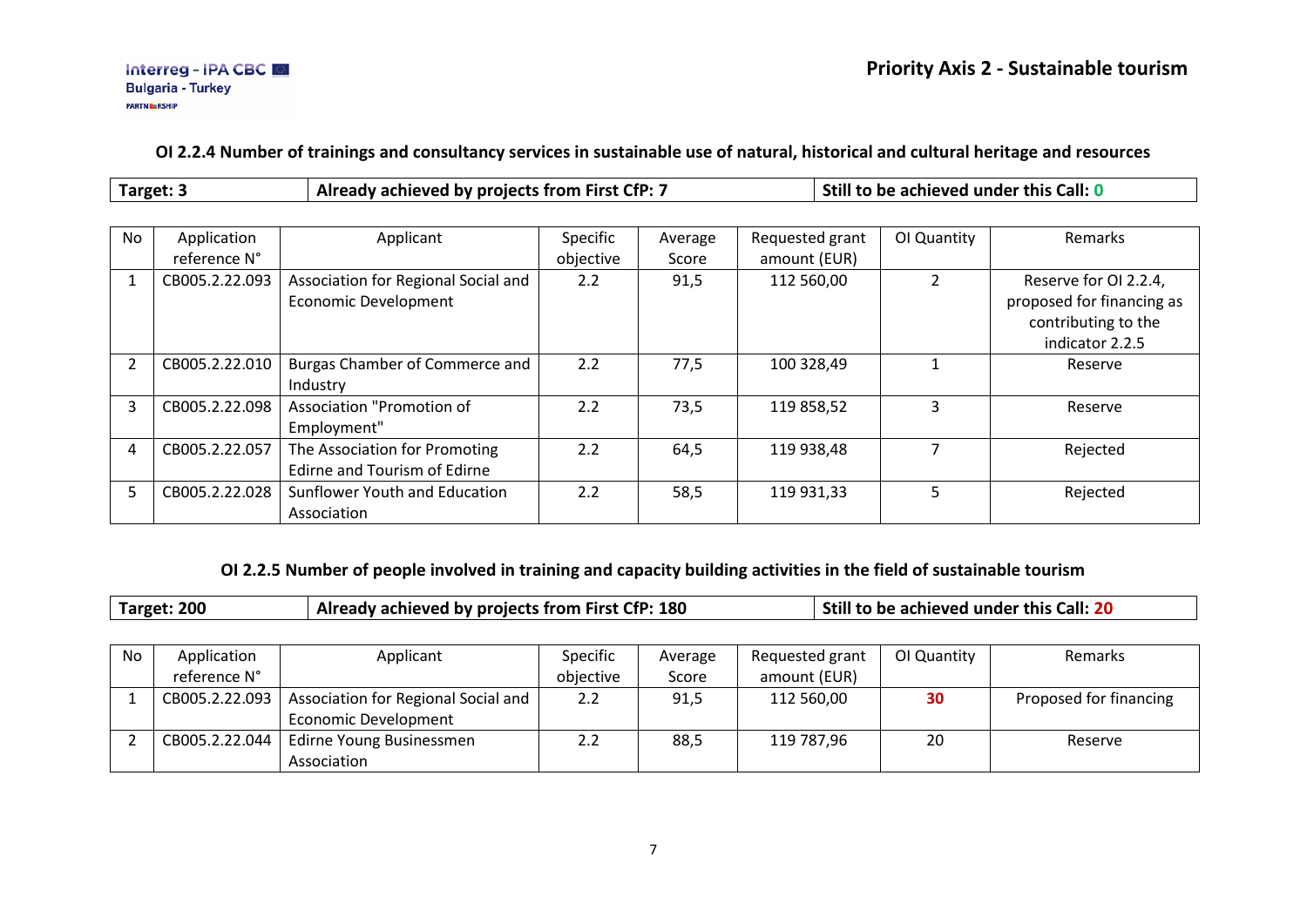|   | CB005.2.22.010 | Burgas Chamber of Commerce and     | 2.2 | 77,5 | 100 328,49 | 30  | Reserve  |
|---|----------------|------------------------------------|-----|------|------------|-----|----------|
|   |                | Industry                           |     |      |            |     |          |
| 4 | CB005.2.22.098 | Association "Promotion of          | 2.2 | 73,5 | 119 858,52 | 302 | Reserve  |
|   |                | Employment"                        |     |      |            |     |          |
|   | CB005.2.22.057 | The Association for Promoting      | 2.2 | 64,5 | 119 938,48 | 302 | Rejected |
|   |                | Edirne and Tourism of Edirne       |     |      |            |     |          |
|   | CB005.2.22.028 | Sunflower Youth and Education      | 2.2 | 58,5 | 119 931,33 | 461 | Rejected |
|   |                | Association                        |     |      |            |     |          |
|   | CB005.2.22.095 | Initiatives for Local and Regional | 2.2 | 51,5 | 107 110,42 |     | Rejected |
|   |                | Development                        |     |      |            |     |          |

# **OI 2.3.1 Number of networking events (Number)**

| Target: 15 | Already achieved by projects from First CfP: 21 | Still to be achieved under this Call: 0 |
|------------|-------------------------------------------------|-----------------------------------------|
|------------|-------------------------------------------------|-----------------------------------------|

| <b>No</b>      | Application    | Applicant                               | Specific  | Average | Requested grant | OI Quantity | Remarks                   |
|----------------|----------------|-----------------------------------------|-----------|---------|-----------------|-------------|---------------------------|
|                | reference N°   |                                         | objective | Score   | amount (EUR)    |             |                           |
|                | CB005.2.23.022 | Lalapasa Union for Delivering           | 2.3       | 94      | 86 840,04       | 3           | Reserve for OI 2.3.1,     |
|                |                | <b>Services to Villages</b>             |           |         |                 |             | proposed for financing as |
|                |                |                                         |           |         |                 |             | contributing to the       |
|                |                |                                         |           |         |                 |             | indicator 2.3.2.          |
| $\overline{2}$ | CB005.2.23.045 | Association Civil Initiative for Social | 2.3       | 91,5    | 99 964,21       | 3           | Reserve for OI 2.3.1,     |
|                |                | Development and Integration             |           |         |                 |             | proposed for financing as |
|                |                |                                         |           |         |                 |             | contributing to the       |
|                |                |                                         |           |         |                 |             | indicator 2.3.2.          |
| 3              | CB005.2.23.026 | <b>Association "The Business for</b>    | 2.3       | 91,5    | 99 997,28       |             | Reserve for OI 2.3.1,     |
|                |                | Harmanli"                               |           |         |                 |             | proposed for financing as |
|                |                |                                         |           |         |                 |             | contributing to the       |
|                |                |                                         |           |         |                 |             | indicator 2.3.2.          |
| 4              | CB005.2.23.124 | <b>Trakya Development Agency</b>        | 2.3       | 91      | 99 323,20       |             | Reserve                   |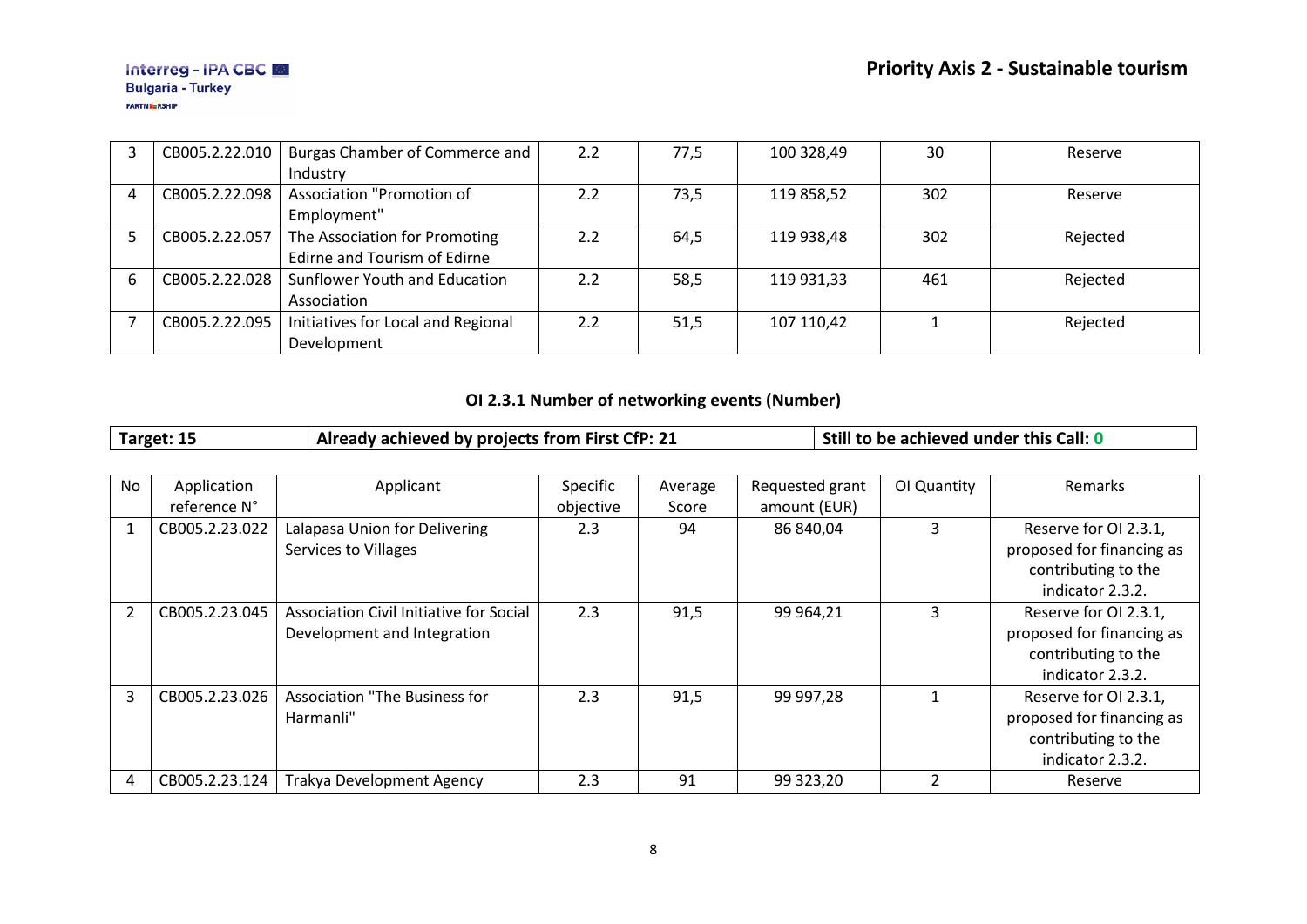| 5              | CB005.2.23.070 | <b>Association Envisimo World</b>                              | 2.3 | 91   | 99 196,54 | $\overline{2}$ | Reserve |
|----------------|----------------|----------------------------------------------------------------|-----|------|-----------|----------------|---------|
| 6              | CB005.2.23.007 | Jewish-Bulgarian Cooperation                                   | 2.3 | 90,5 | 98 803,01 | $\mathbf{1}$   | Reserve |
|                |                | Center "Alef"                                                  |     |      |           |                |         |
| $\overline{7}$ | CB005.2.23.056 | District Governorship of Suloglu                               | 2.3 | 89   | 98 653,86 | $\mathbf{1}$   | Reserve |
| 8              | CB005.2.23.030 | Association Civil Society for                                  | 2.3 | 88,5 | 97 828,43 | $\overline{2}$ | Reserve |
|                |                | Development of Local Government<br>- Yambol                    |     |      |           |                |         |
| 9              | CB005.2.23.064 | Valshebstvo Kindergarten, Bourgas                              | 2.3 | 85,5 | 99 982,28 | $\mathbf{1}$   | Reserve |
| 10             | CB005.2.23.038 | <b>Edirne Youth and Education</b><br>Association               | 2.3 | 80   | 99 821,59 | $\overline{2}$ | Reserve |
| 11             | CB005.2.23.013 | Regional Museum of History-<br>Haskovo                         | 2.3 | 77,5 | 99 943,06 | 3              | Reserve |
| 12             | CB005.2.23.014 | Association with Non-profit Aim<br>"Horizonti"                 | 2.3 | 76   | 50 487,38 | $\mathbf{1}$   | Reserve |
| 13             | CB005.2.23.053 | <b>National Association "Bulgarian</b><br><b>Black Sea"</b>    | 2.3 | 72   | 84 319,96 | $\overline{2}$ | Reserve |
| 14             | CB005.2.23.004 | Municipal institute of Culture<br>"Museum Center"              | 2.3 | 70,5 | 99 220,63 | $\mathbf{1}$   | Reserve |
| 15             | CB005.2.23.003 | Club of the Handicapped with<br>Physical Disabilities- Haskovo | 2.3 | 69,5 | 99 854,85 | $\overline{3}$ | Reserve |
| 16             | CB005.2.23.036 | Association for Promotion of<br>Lifelong Learning              | 2.3 | 68   | 70 215,22 | $\overline{2}$ | Reserve |
| 17             | CB005.2.23.051 | Thracian Association "Yani Popov"                              | 2.3 | 67   | 87 399,12 | $\mathbf{1}$   | Reserve |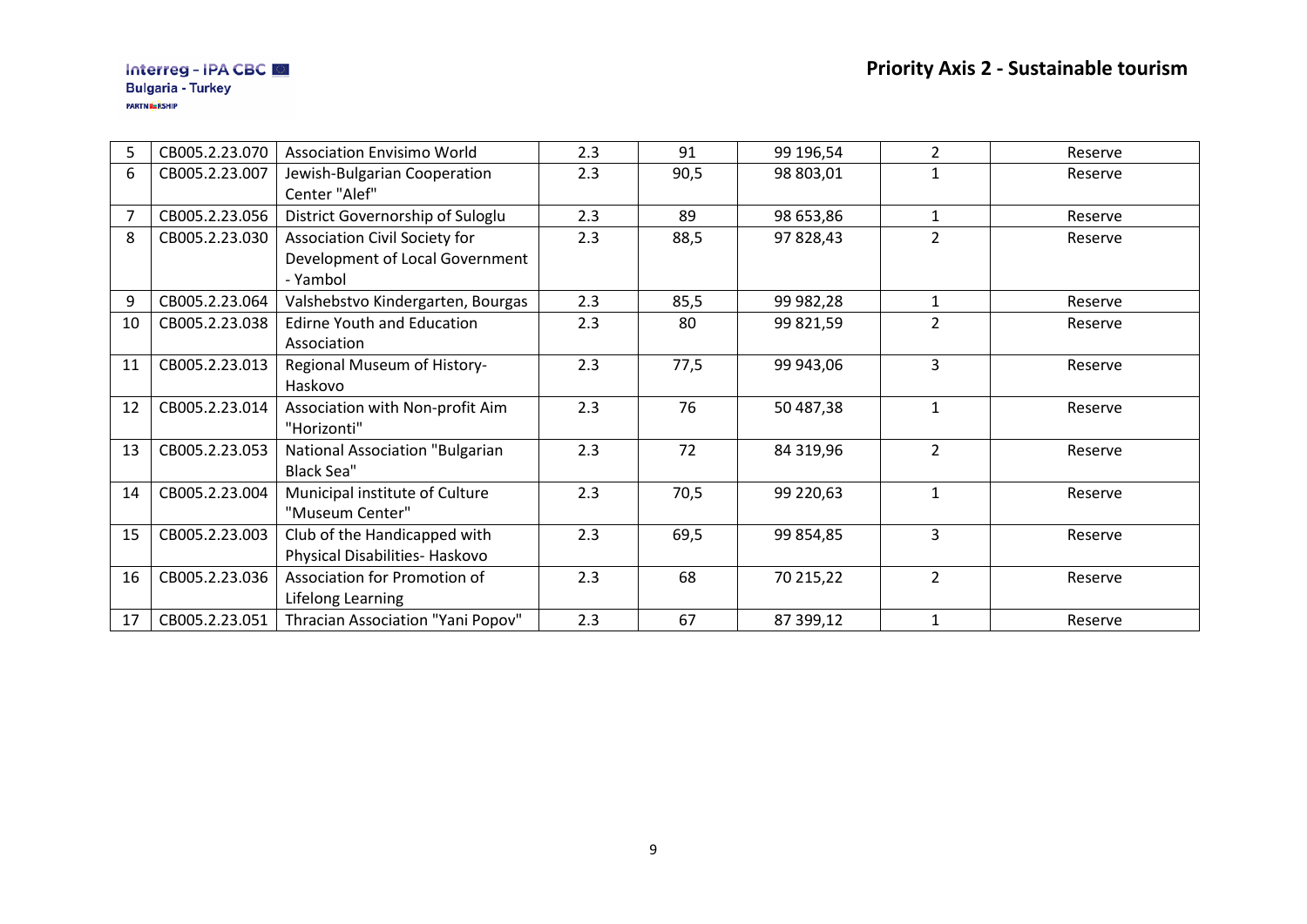### **OI 2.3.2 Number of public awareness initiatives promoting sustainable use of natural, historical and cultural heritage and resources (Number)**

|                | Target: 20     | Already achieved by projects from First CfP: 13* |           |         |                 | Still to be achieved under this Call: 7 |                        |  |
|----------------|----------------|--------------------------------------------------|-----------|---------|-----------------|-----------------------------------------|------------------------|--|
|                |                |                                                  |           |         |                 |                                         |                        |  |
| No             | Application    | Applicant                                        | Specific  | Average | Requested grant | OI Quantity                             | Remarks                |  |
|                | reference N°   |                                                  | objective | Score   | amount (EUR)    |                                         |                        |  |
| $\mathbf{1}$   | CB005.2.23.022 | Lalapasa Union for Delivering                    | 2.3       | 94      | 86 840,04       | $\overline{\mathbf{3}}$                 | Proposed for financing |  |
|                |                | <b>Services to Villages</b>                      |           |         |                 |                                         |                        |  |
| $\overline{2}$ | CB005.2.23.045 | Association Civil Initiative for Social          | 2.3       | 91,5    | 99 964,21       | $\overline{2}$                          | Proposed for financing |  |
|                |                | Development and Integration                      |           |         |                 |                                         |                        |  |
| 3              | CB005.2.23.026 | <b>Association "The Business for</b>             | 2.3       | 91,5    | 99 997,28       | $\overline{\mathbf{3}}$                 | Proposed for financing |  |
|                |                | Harmanli"                                        |           |         |                 |                                         |                        |  |
| 4              | CB005.2.23.124 | <b>Trakya Development Agency</b>                 | 2.3       | 91      | 99 323,20       | $\mathbf{1}$                            | Reserve                |  |
| 5              | CB005.2.23.070 | <b>Association Envisimo World</b>                | 2.3       | 91      | 99 196,54       | $\overline{2}$                          | Reserve                |  |
| 6              | CB005.2.23.007 | Jewish-Bulgarian Cooperation                     | 2.3       | 90,5    | 98 803,01       | $\overline{2}$                          | Reserve                |  |
|                |                | Center "Alef"                                    |           |         |                 |                                         |                        |  |
| 7              | CB005.2.23.056 | District Governorship of Suloglu                 | 2.3       | 89      | 98 653,86       | 3                                       | Reserve                |  |
| 8              | CB005.2.23.030 | Association Civil Society for                    | 2.3       | 88,5    | 97 828,43       | 6                                       | Reserve                |  |
|                |                | Development of Local Government                  |           |         |                 |                                         |                        |  |
|                |                | - Yambol                                         |           |         |                 |                                         |                        |  |
| 9              | CB005.2.23.038 | <b>Edirne Youth and Education</b>                | 2.3       | 80      | 99 821,59       | 6                                       | Reserve                |  |
|                |                | Association                                      |           |         |                 |                                         |                        |  |
| 10             | CB005.2.23.013 | Regional Museum of History-                      | 2.3       | 77,5    | 99 943,06       | 9                                       | Reserve                |  |
|                |                | Haskovo                                          |           |         |                 |                                         |                        |  |
| 11             | CB005.2.23.014 | Association with Non-profit Aim                  | 2.3       | 76      | 50 487,38       | $\mathbf{1}$                            | Reserve                |  |
|                |                | "Horizonti"                                      |           |         |                 |                                         |                        |  |
| 12             | CB005.2.23.053 | <b>National Association "Bulgarian</b>           | 2.3       | 72      | 84 319,96       | $\overline{2}$                          | Reserve                |  |
|                |                | <b>Black Sea"</b>                                |           |         |                 |                                         |                        |  |
| 13             | CB005.2.23.004 | Municipal institute of Culture                   | 2.3       | 70,5    | 99 220,63       | $\overline{2}$                          | Reserve                |  |
|                |                | "Museum Center"                                  |           |         |                 |                                         |                        |  |